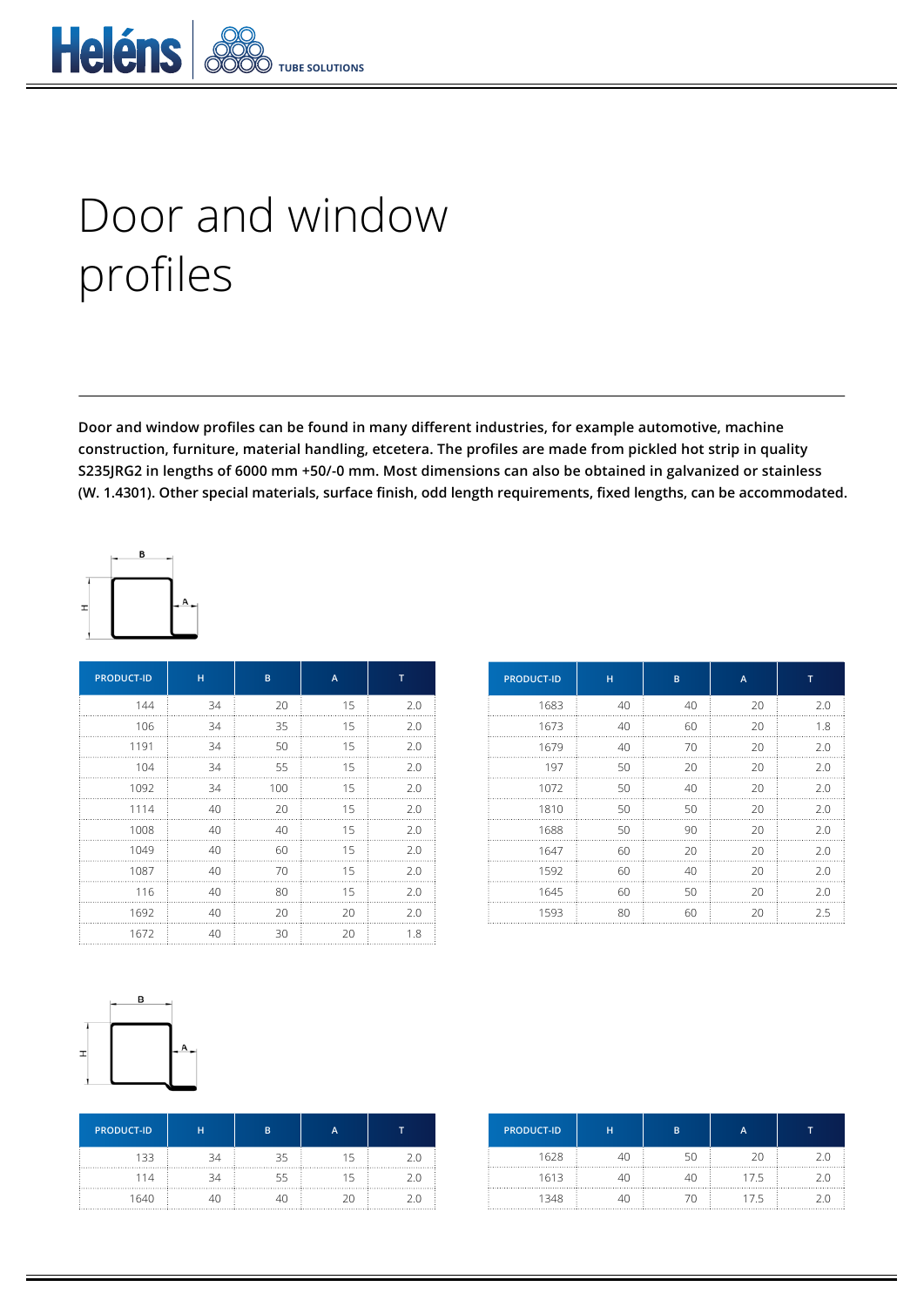

| <b>PRODUCT-ID</b> | н  | B   | A  | т   |
|-------------------|----|-----|----|-----|
| 143               | 34 | 20  | 15 | 2.0 |
| 105               | 34 | 35  | 15 | 2.0 |
| 1050              | 34 | 40  | 15 | 2.0 |
| 103               | 34 | 50  | 15 | 2.0 |
| 150               | 34 | 55  | 15 | 2.0 |
| 1266              | 34 | 100 | 15 | 2.0 |
| 185               | 40 | 20  | 15 | 2.0 |
| 152               | 40 | 40  | 15 | 2.0 |
| 1693              | 40 | 20  | 20 | 2.0 |
| 1684              | 40 | 40  | 20 | 2.0 |

| <b>PRODUCT-ID</b> | H  | B  | A  | т   |
|-------------------|----|----|----|-----|
| 1690              | 40 | 70 | 20 | 2.0 |
| 193               | 50 | 20 | 20 | 2.0 |
| 1070              | 50 | 40 | 20 | 2.0 |
| 1811              | 50 | 50 | 20 | 2.0 |
| 1689              | 50 | 90 | 20 | 2.0 |
| 1596              | 60 | 40 | 20 | 2.0 |
| 1646              | 60 | 50 | 20 | 2.0 |
| 1597              | 80 | 60 | 20 | 2.5 |



| <b>PRODUCT-ID</b> | н  | B   |       |     |
|-------------------|----|-----|-------|-----|
| 140               | RΑ | 35  | '' '∽ | ς Λ |
| 113               | 34 | 511 |       | 2 U |
| 1639              |    |     |       | 2 C |
| 1615              |    |     | 17.5  | 2 C |

| <b>PRODUCT-ID</b> | н  | B | А    |     |
|-------------------|----|---|------|-----|
| 1093              |    |   | 17.5 | ን በ |
| 1682              |    |   | 20   | 2 N |
| 1598              | 60 |   | 20   | 2 O |
| 1600              |    |   | 20   | ノト  |



| <b>PRODUCT-ID</b> | н  | B  | $\overline{A}$ |     |
|-------------------|----|----|----------------|-----|
| 169               | 34 | 20 | 15             | 2.0 |
| 139               | 34 | 35 | 15             | 2.0 |
| 111               | 34 | 50 | 15             | 2.0 |
| 112               | 34 | 50 | 15             | 2.0 |
| 138               | 34 | 35 | 15             | 2.0 |
| 1163              | 40 | 20 | 15             | 2.0 |
| 1162              | 40 | 40 | 15             | 2.0 |

| <b>PRODUCT-ID</b> | н  | B  | A  | т   |
|-------------------|----|----|----|-----|
| 1685              | 40 | 40 | 20 | 2.0 |
| 1680              | 40 | 40 | 20 | 2.0 |
| 195               | 50 | 20 | 20 | 2.0 |
| 1071              | 50 | 40 | 20 | 2.0 |
| 1812              | 50 | 50 | 20 | 2.0 |
| 1594              | 60 | 40 | 20 | 2.0 |
| 1595              | 80 | 60 | 20 | 2.0 |